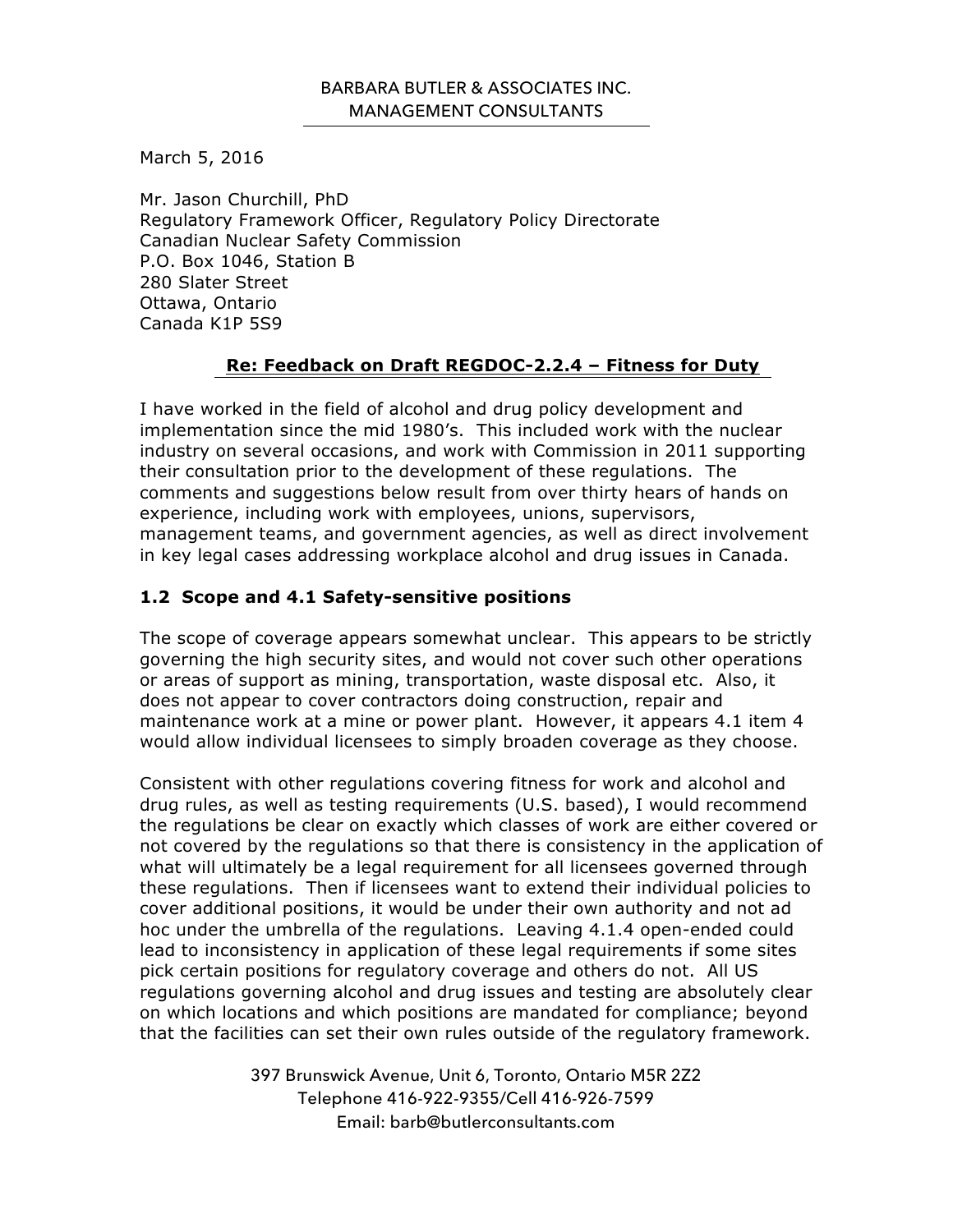Will the Commission be providing any further guidance on the risk-informed analysis so there is consistency in application from site to site? Again, if there are mandatory regulations on testing and other specific requirements, would it not be prudent to ensure application is consistent across the board as opposed to leaving it to individualized decision making from site to site?

I note that 10 CFR Part 26.3 of the U.S. nuclear regulations is much more specific as to coverage. In addition, in Part 26.4 governing program applicability, it is again much more specific as to the positions which are directly covered by the regulations and those that are not. If section 4.1.4 in the Canadian proposal is intended to leave application open ended, I wonder how compliance with the regulations can be adequately monitored by the Commission.

Finally there does not appear to be direction on how the licensees are expected to ensure contractors doing safety-sensitive work are also held to these standards. Not understanding the system, I do not know if contractors doing work at a nuclear facility are indeed subject to CNSC regulations directly, or whether this is direction that comes through the licensee. In Canadian programs, it is normal practice not to hand an employee policy to contractors, but legal health and safety obligations do extend to the work of contractors, so direction should be provided on how licensees are expected to ensure contract workers are held to these same standards, even though they may not be regulated by the Commission. This would include contract work at the licensed mine sites as well, if they are in fact covered by these proposed regulations.

## **3.1 Policy Statements**

With the significant increase in availability and use of mood altering substances, for example synthetic marijuana, 'bath salts' etc., in the last several years, it would be important to broaden the prohibitions in #2 and #3 to also reference mood altering substances. This is now standard practice in workplace policies across Canada and reinforces the fitness for work mandate. Many of these substances are legal yet equally impairing if not more so in many cases. Although the overall approach in the regulations is clearly fitness for duty, missing this additional factor may limit the overall intent of the program. The standard definition is:

Mood Altering Substances refers to any product that is legally or illegally used, resulting in cognitive or physical limitations that negatively impact performance on the job (e.g. synthetic marijuana, "bath salts", doda, solvents, inhalants and other similar products).

#2: prohibit reporting to work or remaining at work under the influence of alcohol, illicit drugs, or other mood altering substances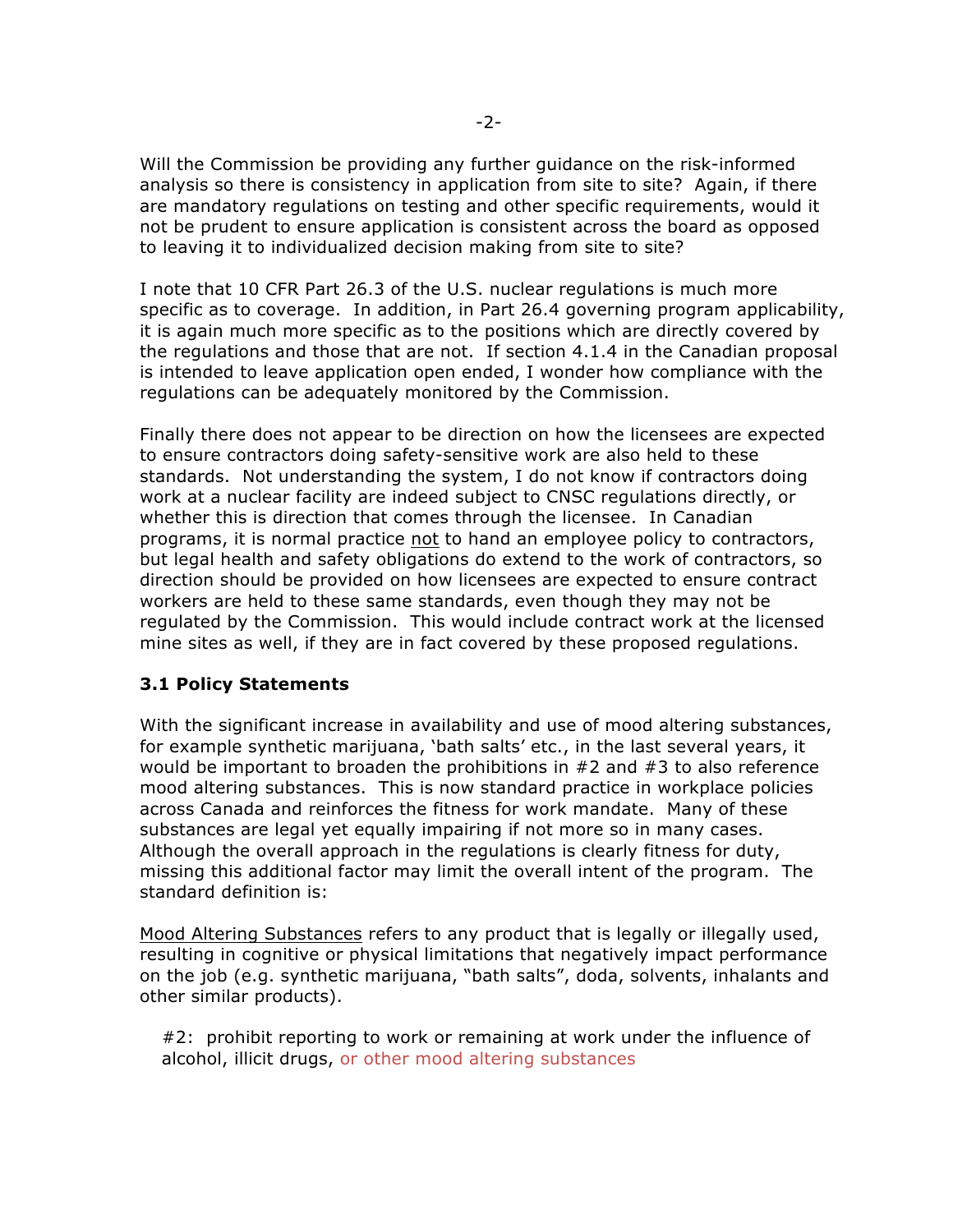#3 prohibit bringing, possessing or consuming alcohol, illicit drugs or other mood altering substances, drug paraphernalia…etc.

## **3.4 General fitness for duty process - guidance**

This section says: "Prior to a directed referral based on observed behavior, a fitness for duty screening should be conducted." I agree that an investigation is proper and consistent with legal rulings. This may result in a variety of referral options, including a decision on a reasonable cause test. However it should be clear that if there are objective grounds to believe the individual is unfit due to the use of alcohol or other drugs, the referral would be for a test, and not for a medical assessment or counseling through an EAP.

So I suggest it should be clarified that those subject to these regulations should have in place: "Processes should identify the conditions that will warrant for cause testing decisions." This is separate and distinct from the other referral options and consistent with your "for cause" reference in the testing section.

## **3.5 Access to assistance – guidance**

I would recommend the guidance stress "...to workers who have any personal problems that could adversely…" In this way there is no assumption it is limited to alcohol and drug problems. I know this is likely not intended, but often people conclude when the EAP is referenced in a document like this, it is just for alcohol and drug issues. In fact, people may access the service for many other personal issues. And note, there are occasions where people access help for a personal problem (e.g. financial, stress at home), when it is determined through the counseling sessions that alcohol or drug problems are an underlying factor.

## **3.6.1 Peer observation and reporting**

Hopefully there would be clarification on how this situation should be reported, as union workers will be hesitant to get involved, yet must understand that there are safety issues, as well as issues affecting the health of the individual. In addition, there is an opportunity to work with the unions on the development of peer prevention programs that may guide workers to get the help they need at an early stage before their actions impact the health and safety of themselves or others. This would be different than a situation where the worker is currently unfit on the job and presenting a safety risk.

## **3.6.2 Supervisor awareness program**

The outline of awareness training components is good. I would recommend that the regulations make reference to periodic refresher training as too often the training is done once at the initiation of the policy and then put on a shelf. It is important to refresh, revisit, and refine as experience in implementation is gained.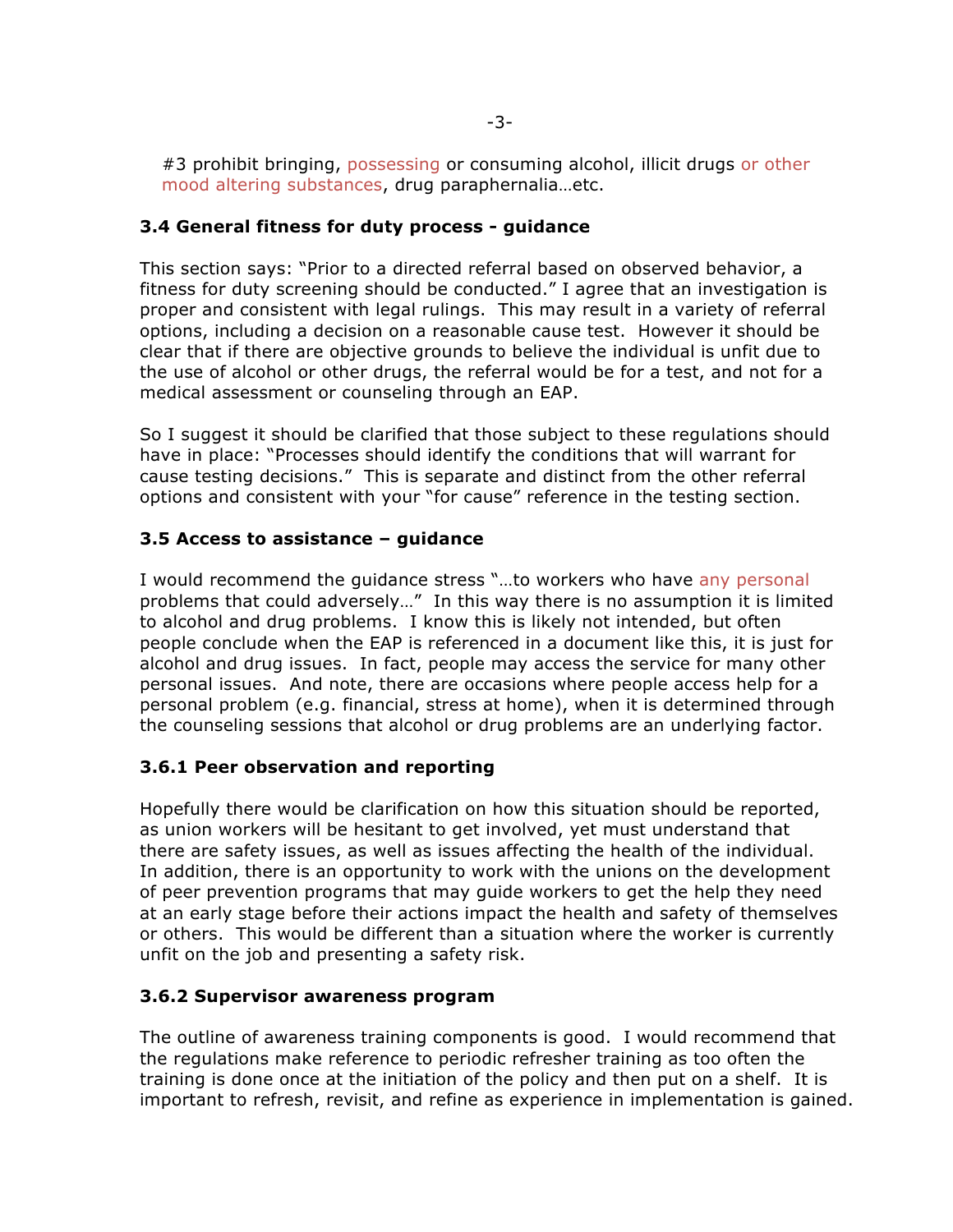Also it says training is to cover unfit contractors but throughout the document it is not clear how and when contract personnel are covered.

# **3.7 Assessment and Continual Improvement**

Will the Commission be performing an audit function to ensure these activities take place, and gain information from the trend analysis for continuous improvement of the overall program? Is there going to be an annual reporting requirement on test results? Other program parameters? The audit and reporting requirements set out by the U.S. government are very specific and allow the various agencies to ensure compliance.

# **3.8 Training, Education and Awareness**

I would recommend in bullet 3 that the reference be extended not only to cover EAP services (which are broad based beyond just alcohol and drug issues), but also to cover the assessment and referral services provided through the organization if someone requests help specifically for an alcohol or drug problem through management or occupational health. In Canadian programs, this would be through a formal referral for a Substance Abuse Professional (SAP) assessment.

Bullet 6 is concerning. This implies that the trainer is going to coach people on how to "beat" a drug test. I have trained thousands of supervisors and employees across Canada over several decades, and at no time would that ever be part of a course. Employees are advised they must be fit for work when using medications. They are also advised that legitimate use of medications will not result in a positive test result. Although a limited number of medications may be identified in the laboratory testing process looking for illicit drug use there is another step in the process. The confidential discussion with the qualified and certified Medical Review Officer (MRO) would result in the lab positive being overturned for legitimate medical reasons. But to provide training on factors that could affect a test result does not make sense and in fact is unnecessary – it is the information covered in bullet 5 that is key. In addition, I don't know how any trainer would have the knowledge base to draw from to begin to provide that information in association with test results, without formal training as an MRO.

# **4.1 Identification of safety-sensitive positions**

My concerns regarding the need to expand and be more specific regarding coverage of these regulations is found on page 1 of this submission.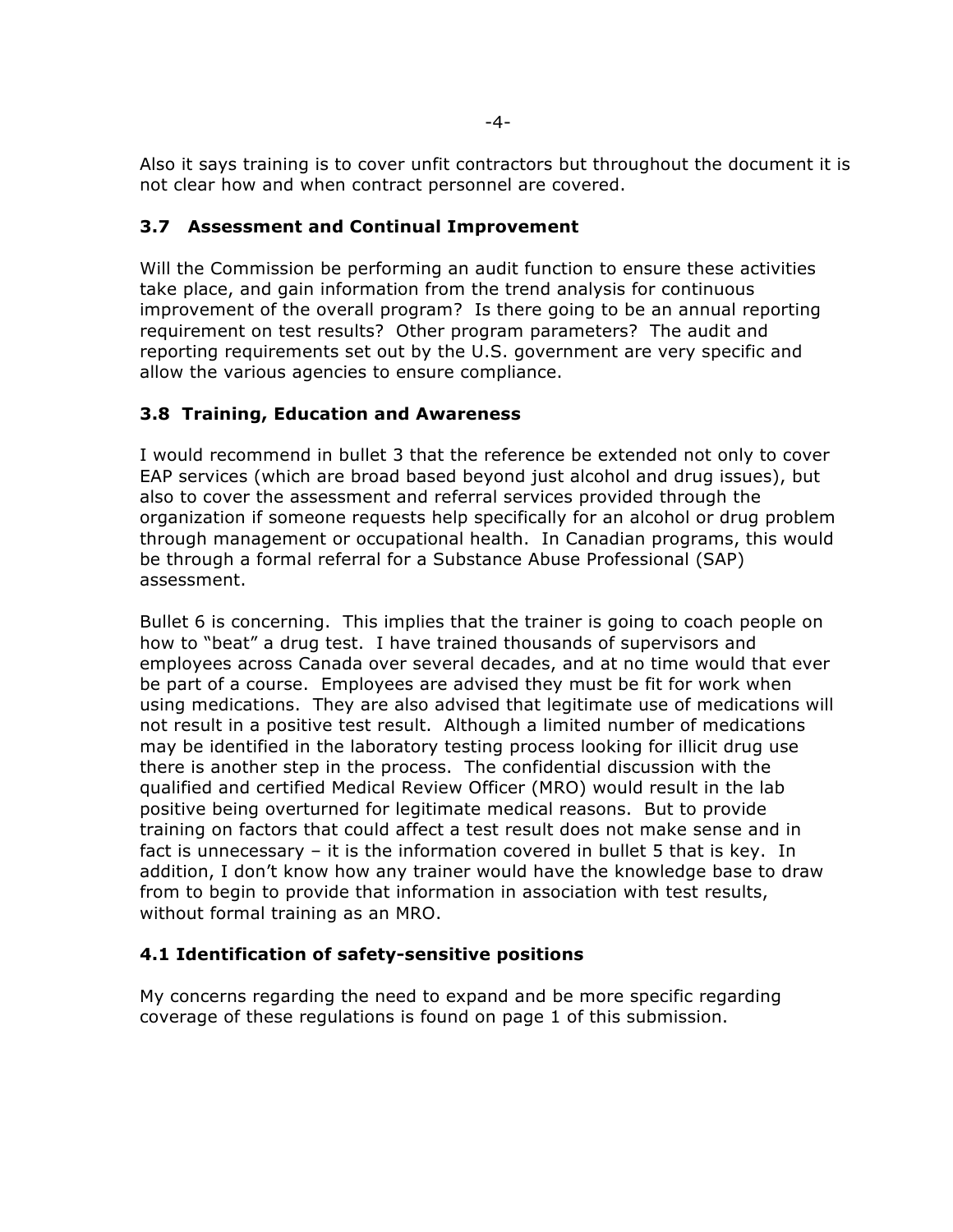#### **4.6 Alcohol and Drug Testing**

4.6.1 Pre-placement testing: First, it should be clear in the regulations that the test is one condition of qualification for a safety-sensitive position, but there is nothing here saying failure to pass the test means the individual did not meet the requirements for the position; it just says they have to 'submit to' a test. And within what timeframe does the test have to have been passed prior to assignment to a site? And are there provisions to waive the requirement if the applicant passed a test within a specific period of time for a position at another facility that meets the same rigorous testing standards? Some direction is needed.

Also, the Ontario Court of Appeal ruling in Imperial Oil/Entrop made it very clear that any testing of an applicant, whether an external hire or internal transfer, must be a final condition of qualification for the position, and must be part of an overall qualification process that includes more than just the test. And the regulations should be clear that the internal applicant is transferring from a nonsensitive to safety-sensitive position. There is normally no testing required for anyone already holding a safety-sensitive position who is transferring to another safety-sensitive position at the same or another facility. That may have been the intention but the wording is not clear.

If this is a regulated requirement, then the regulations should also be clear on the consequence for failure. What is proposed to prevent drug users who fail the test from hopping from one licensee to another and not addressing any personal issues associated with alcohol or drugs? A rational solution to this comes from the US experience. In the transportation sector, if someone fails a test at the applicant stage, they are still referred for a SAP assessment (at their own cost) and must follow through if they want to continue as a driver, pilot etc. with the same company or a new entity. If a new company considering them for employment, they must not only ensure the individual passes the drug test (alcohol is optional) before assignment, but must also check with previous employers or potential employers over a designated number of prior years to determine if there had been a violation within that period, and if yes, ensure the assessment and treatment process was followed, and any unannounced testing plan also is being followed.

This type of back check is also an integral part of the US nuclear program as set out in Part 26.69 where a five year back check on employment history is required.

4.6.2 For Cause testing: I understand that the intention is that reasonable cause and post incident testing are two separate routes of investigation. However having developed or revised hundreds of Canadian policies, I have never seen them collapsed into the same category and in fact see a inherent danger in interpretation of the Commission requirements when the licensees move to develop and implement their policies.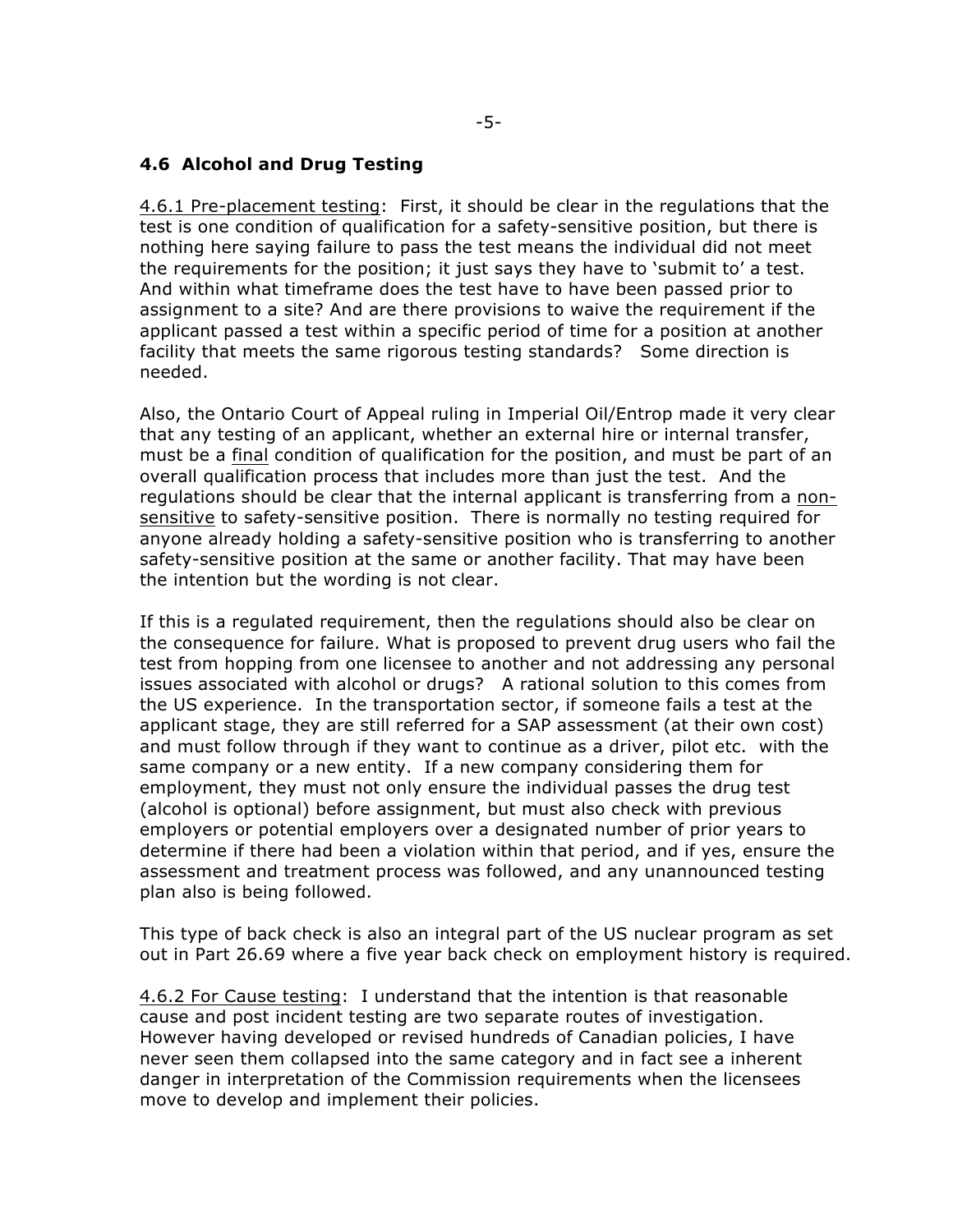You will also note in the U.S. Nuclear Regulatory Commission's regulations 26.31 on testing, that these two circumstances for testing are clearly differentiated.

*(2)* For cause*. In response to an individual's observed behavior or physical condition indicating possible substance abuse or after receiving credible information that an individual is engaging in substance abuse, as defined in § 26.5;*

*(3)* Post-event*. As soon as practical after an event involving a human error that was committed by an individual who is subject to this subpart, where the human error may have caused or contributed to the event. The licensee or other entity shall test the individual(s) who committed the error(s), and need not test individuals who were affected by the event whose actions likely did not cause or contribute to the event. The individual(s) who committed the human error(s) shall be tested if the event resulted in—*

And then the specific testing triggers are listed.

Concern #1: Historically in Canada there have been debates as to whether, in a post incident investigation which may result in testing, the investigator must also have reasonable cause to believe alcohol or drug use was a factor, and some have argued only in that situation would testing be required. Although this has been through numerous legal challenges with the results confirming that these are two separate avenues of investigation, there still may be challenges to individual licensees if this is not totally clear in the regulations.

Otherwise it may be concluded that 1) the incident requiring testing must first be identified, and then 2) the investigator must have reasonable cause to believe someone is under the influence of alcohol or drugs before making the decision to test. In the best of circumstances it is very difficult for a supervisor or manager to determine if someone is under the influence of alcohol or drugs at any point in time, and in the wake of a serious incident, that determination is even more difficult.

As such I would strongly recommend that these two lines of investigation that may lead to a decision for testing be set out in the regulations as being separate and distinct, and not under the one umbrella of "for cause". That term is well recognized under Canadian policies as a "reasonable cause" situation and should not be mixed with a post incident investigation which is a separate decision process.

If the Commission feels the two distinct categories of testing requirements must be presented in one collapsed section, I would strongly recommend that you add to the guidance section the following: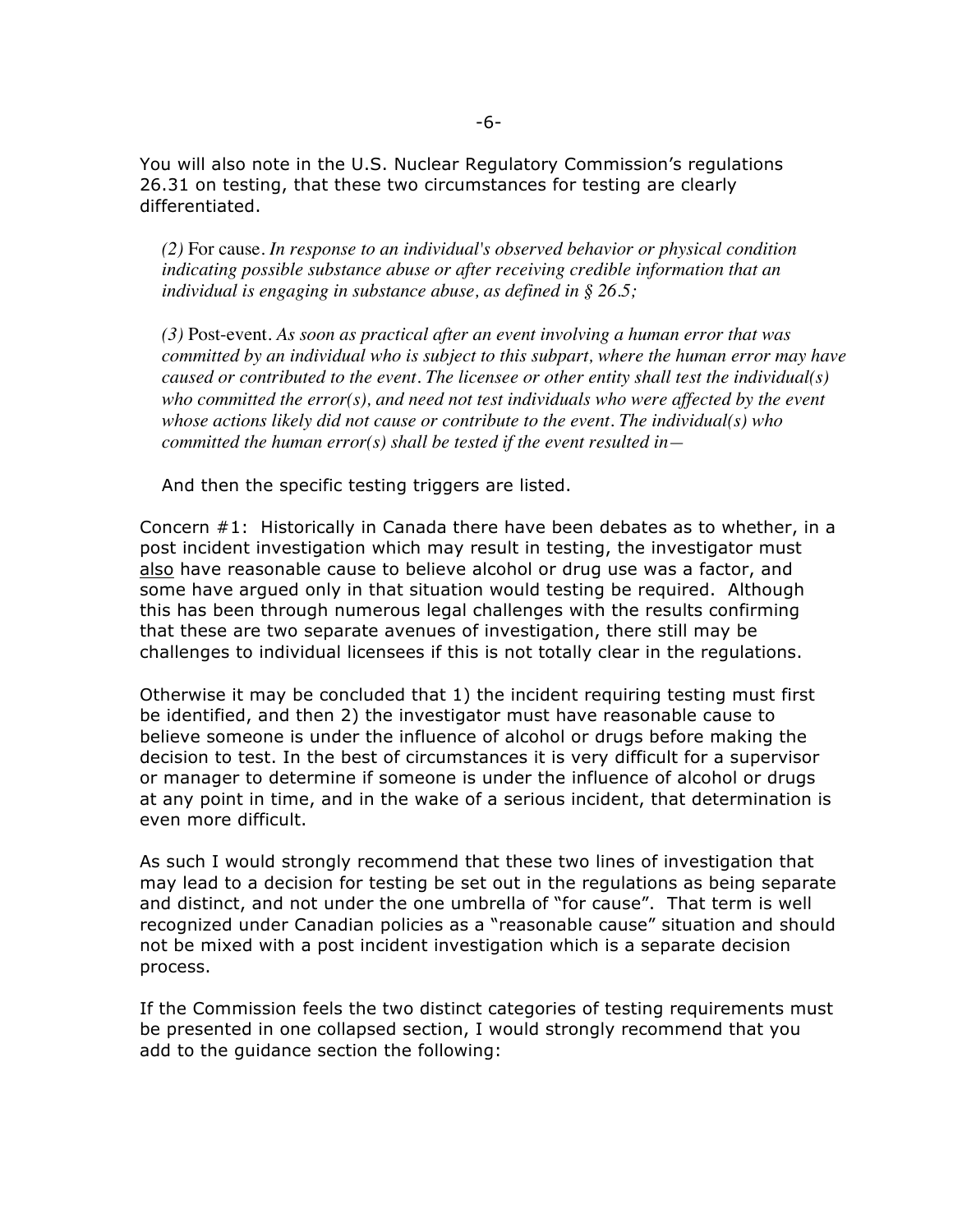"Significant incidents refer to a subset of incidents that have safety significance. See the definitions of "incident" and "safety significance". In the case of a post incident test, the investigator does not need to determine if alcohol or drugs were a contributing factor. The significance of the incident itself will form the basis of the investigation and decision to test."

Concern #2: The post incident testing requirements lack specificity when it comes to identifying the incidents that require testing to comply with these regulations. I recognize "incident" and "safety-significance" are defined later in the document. But I would be interested in the feedback from the licensees themselves as to whether these definitions provide sufficient concrete direction on events that would require testing – particularly in that their actions will likely be audited for compliance.

In my view, it would be important to leave no ambiguity on the part of employees, unions and supervisors as to when testing is required, and in that way, the Commission through its program audit can confirm that the regulatory requirements are in fact being complied with. Otherwise there could be inconsistencies in the decision making from location to location, and I expect an extensive number of unnecessary and expensive grievance hearings to determine what in fact is allowable. The Commission has the regulatory authority to clearly set out their minimum expectations if they are in fact requiring post incident testing in certain situations. This decision should not be left to arbitrators, who even then may not provide consistent direction from one location to the next.

All of the U.S. regulations requiring alcohol and drug testing after a significant incident have been clear on the regulated situations requiring testing. The regulations covering the nuclear industry are no different. Specifically they set out the requirements for post incident testing in Section 26.31 (c)  $(3)$ .

I believe any additional direction and/or guidance in this area for Canadian facilities will help licensees understand at a minimum when they must test and that they are required keep records of the testing that was done. Should any facility want to conduct post incident testing in other circumstances, they would do this under their own authority and not under the regulations.

4.6.3 Follow up alcohol and drug testing: It is standard practice in Canadian programs to implement follow-up unannounced alcohol and drug testing as a monitoring program for anyone returning to work in two distinct situations:

1. As a condition of return to work in a post violation situation as set out in an individualized agreement which is clear on the consequences of a further violation. The individual may not have a dependency but simply be a recreational user. If employment is continued unannounced testing is part of a return to duty program tied to managing safety risk.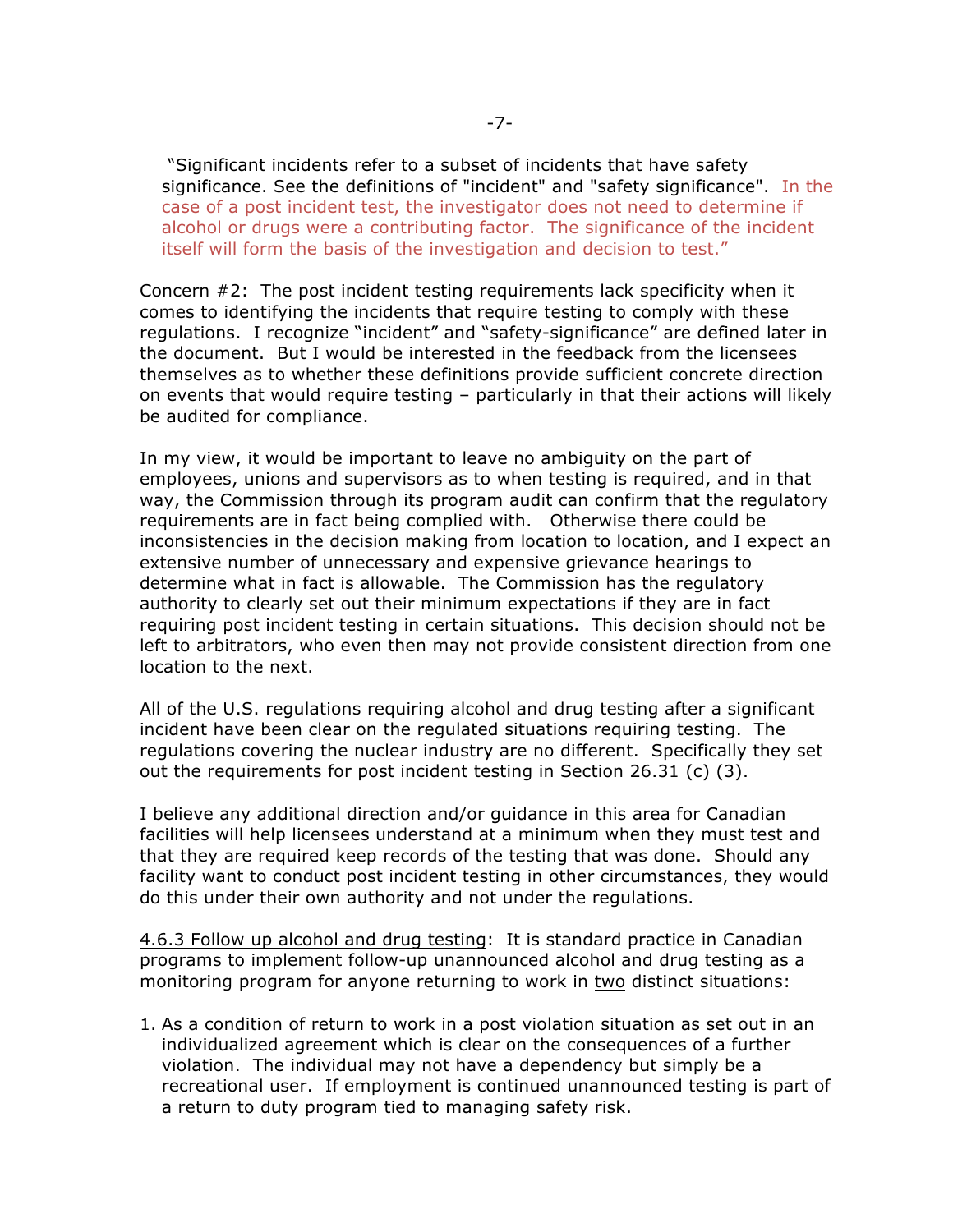2. As one part of a broader monitoring program recommended by the Substance Abuse Professional in a post treatment situation for anyone determined to have a dependency with the aim of supporting ongoing recovery. This may result from a post positive/post violation SAP assessment that concludes there is a dependency, and recommends unannounced testing. It may also result from a voluntary request for assistance with an alcohol or drug problem where the SAP recommends unannounced testing again, to support ongoing recovery.

Because it is standard practice in any post violation situation that does not result in termination of employment, to make a referral for an assessment by a Substance Abuse Professional (not an EAP referral), the SAP will make unannounced testing recommendations whether the final determination is recreational use, abuse requiring education or counselling, or dependency. The duration and frequency of required testing will reflect the result of their assessment. This is not the role of the EAP.

In addition, it is standard practice that before any individual in either of these situations returns to the job, they are required to pass a "return to duty" alcohol and drug test; failure to pass the test means they have not been cleared to return to work. This step is not evident in the draft regulations. Nor is the requirement for testing in a post violation situation as noted above. The Licensee now has an individual who clearly presented a safety risk by being on the job in violation of the fitness for duty standards, and to put them back on the job without any kind of monitoring could be seen as blatant disregard for safety (reference the Criminal Code Bill C45).

Non-sensitive positions: Normally post treatment or post violation monitoring programs are not limited to safety-sensitive positions. For non-sensitive positions, is determined on a case by case basis as a condition of continued employment and/or as a part of a monitoring program to support ongoing recovery on return to work. Dependencies are not limited to safety-sensitive work, and people who make decisions that may affect safe operations should also be fit for work and have the support of a relapse prevention program on returning to the job. Although not mandatory, that guidance should be provided.

Frequency of Unannounced Testing: Regulating that the testing be every three months totally negates the deterrence component of what should be unannounced testing. If the individual knows it is only once a quarter, and is tested a few weeks in, they will know they won't be tested for another few months and have no deterrence to comply with their abstinence agreement. Standard practice for any post violation or post treatment unannounced testing program is to set the duration of the agreement specific to the individual's circumstances, and to let the Substance Abuse Professional recommend the appropriate duration and number of tests during that period of time. That number would never be set out in the agreement or provided to the worker.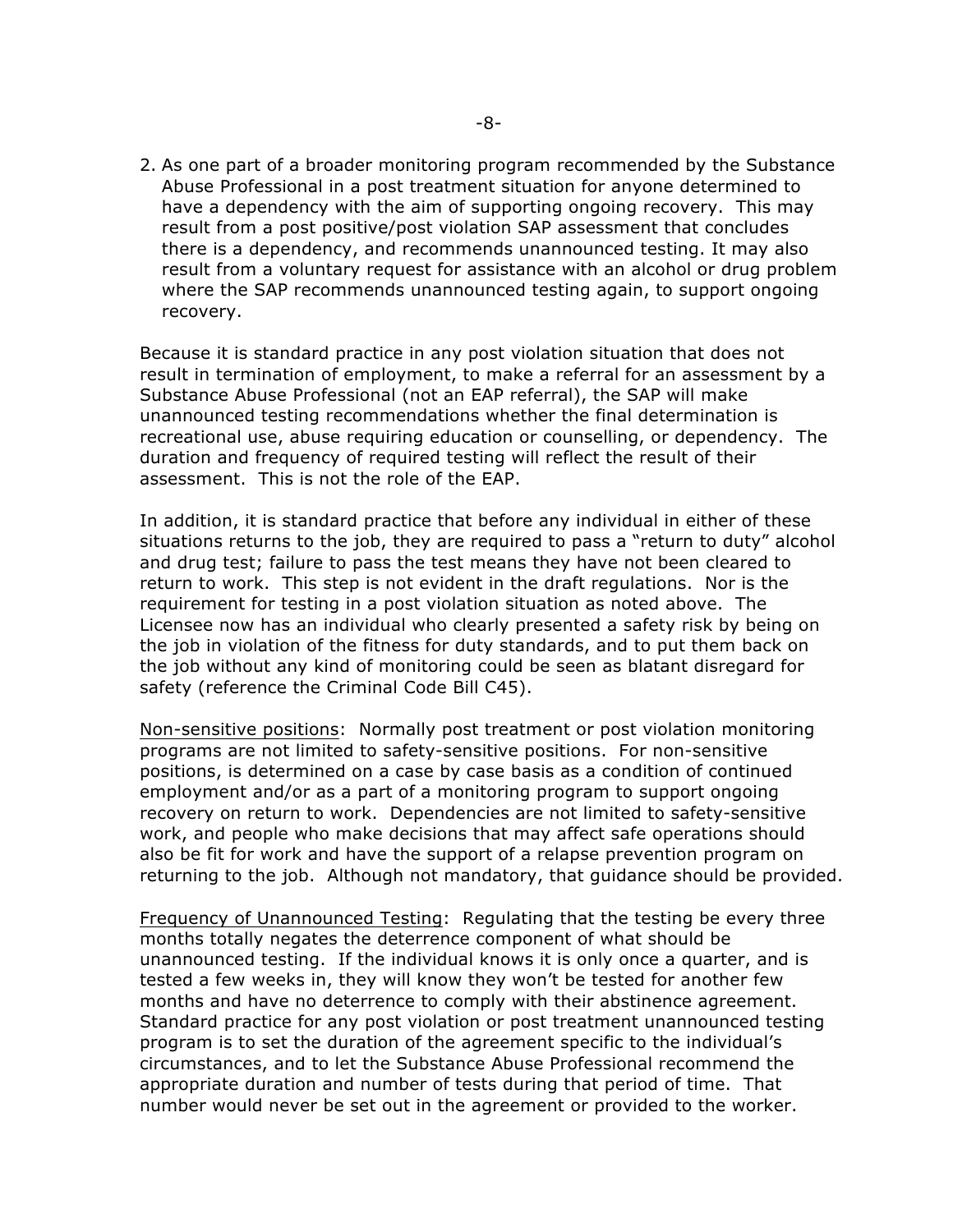The selection of dates would be made the independent Third Party Administrator contracted to deliver the company's testing program. It should not be through the employer. Through their computer selection system, the TPA would normally 'front end' the frequency of testing for the first three to six months when there may be greater potential for relapse or further violation, and the other selection dates would be spread throughout the rest of the agreement. But regulating a designated timeframe for selection negates the whole point of the deterrence exercise and should be removed from the regulations.

4.6.4 Random alcohol and drug testing: I will not comment on the current legal situation with respect to random alcohol and drug testing in Canada. However, if it is introduced, licensees should be required to have an independent selection process which would normally be through the Third Party Administrator managing their testing program. They should not be handling the selection themselves, just as they should not be doing the selection the post violation/post treatment unannounced testing in house.

## **5.4 Alcohol and Drug Testing Process**

There are a number of specific comments that follow. However I have one overriding concern about this section of the regulations. If the Commission is going to regulate the requirement for testing, there should be a parallel set specific requirements for anyone engaged in any part of the testing process. These standards and requirements should not be up to the licensees to individually establish or the integrity and defensibility of the program will be put to question.

They should be established by the CNSC so that it is absolutely clear that a "gold standard" for testing is accurate, fair, and consistently applied. When the U.S. government issued regulations requiring testing in the transportation industry, for example, they set out all of the specific requirements in 49 CFR Part 40.

#### https://www.transportation.gov/odapc/part40

The Regulations governing the testing requirements for the U.S. nuclear industry are extensive and set out in CFR 26 Subparts E, F, G and H. In both cases their application is monitored by the appropriate agency and guidance is issued on an ongoing basis, as are updates to the requirements. Those administrating the various parts of the program (collectors, laboratories, Medical Review Officers, Substance Abuse Professionals) must meet very clear qualifications and can be removed from service for failure to meet those qualifications or failure to appropriately follow all protocols in the testing process.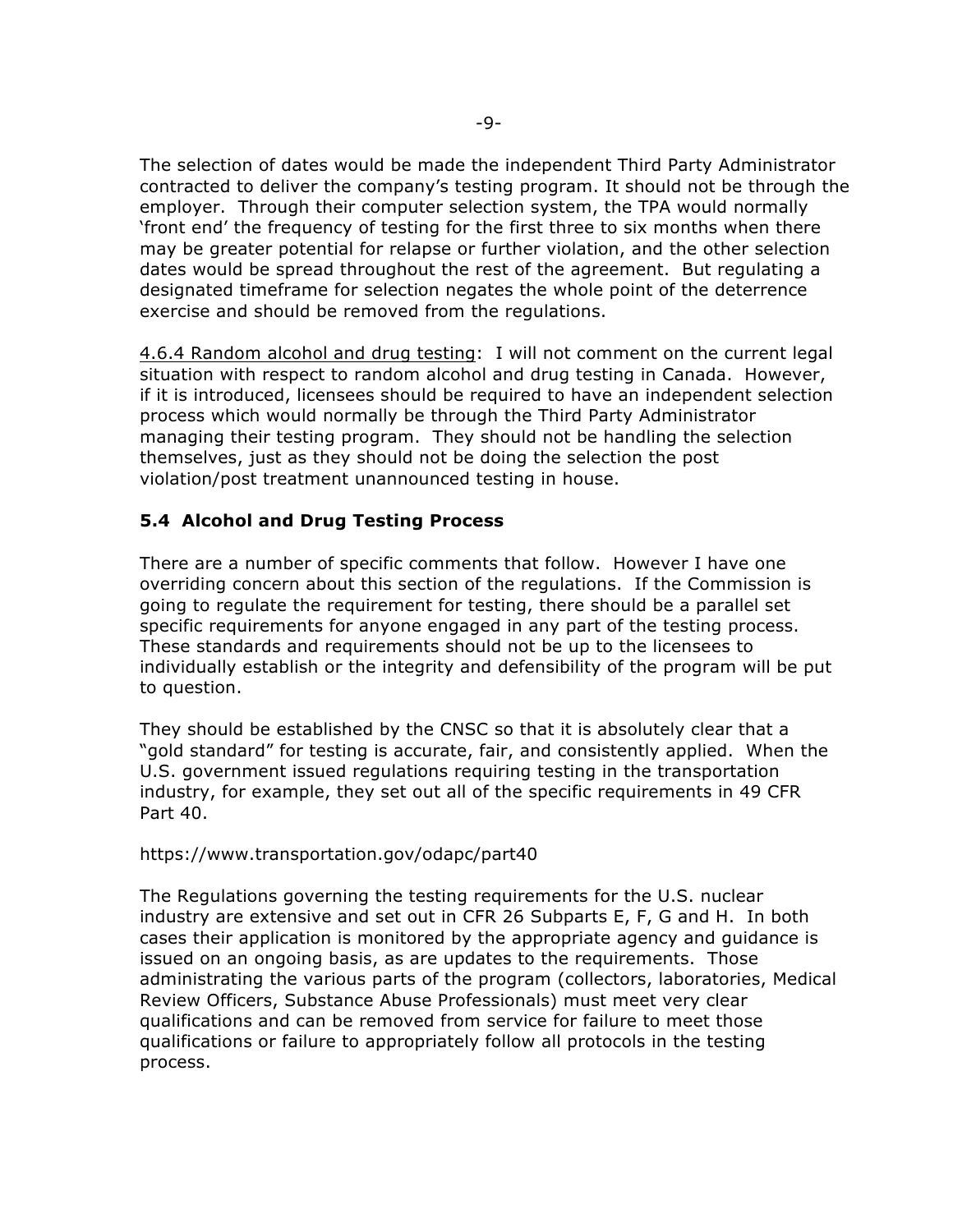This is the first time any government agency in Canada has proposed to issue regulations requiring employee alcohol and drug testing. Therefore, I believe the same level of detail should be set out on the mechanism for testing, and that this should not be left to the licensees to determine based on the guidance presented in the draft.

In order to introduce a requirement for licensees to implement testing programs, there must be clearer direction on the very critical procedures that need to be established and followed where testing is taking place.

5.4.1: Breath Alcohol Testing Process: Having action taken at .02 to .039 BAC and then at .04 BAC or higher is consistent with programs in safety-sensitive workplaces in Canada, and the regulations in the U.S. nuclear industry. However, what steps are expected to be followed if a worker tests in the .02- .039 BAC range in order to determine they are fit to return to work? Is this a mandatory medical assessment? Or does the supervisor make this assessment? Are they held out for a minimum period of time? In a reasonable cause situation would they be held out regardless until the drug test result is reported (as it is not known whether drug use played a role in the unfit situation)? In the regulations covering Canadian truck and bus drivers, they are held out of service for at least 24 hours after administration of the test. But there is no further action. The regulatory requirements should be clarified as to what goes into the determination that they are "fit for work".

I have to assume that the instruments approved for breath testing by the Alcohol Test Committee have met the standards of the conforming products list issued by the U.S. government for their regulated testing programs, such that they are accurate at .02 BAC and not solely used for roadside testing which looks at higher BAC levels. The devices from the conforming products list are used in all Canadian workplace programs, whether regulated by the U.S. government or not.

5.4.2: Urine Drug Testing: I expect the licensees would not have experience in setting out and implementing these specific standards for testing. As noted previously they should be set out in detail and under regulation by the Commission so that they are fair, reasonable, accurate and consistently applied.

*Laboratory Certification*: The Canada Standards Council does not have the same standards or experience in certifying laboratories in Canada for employee testing programs as SAMHSA has. They were briefly involved in the program in the 1990's when Canadian cross border truck and bus drivers were first subject to US regulations, but were not able to sufficiently meet the requirements, and SAMHSA stepped in and certified Canadian laboratories to the standards set out in the Part 40 regulations.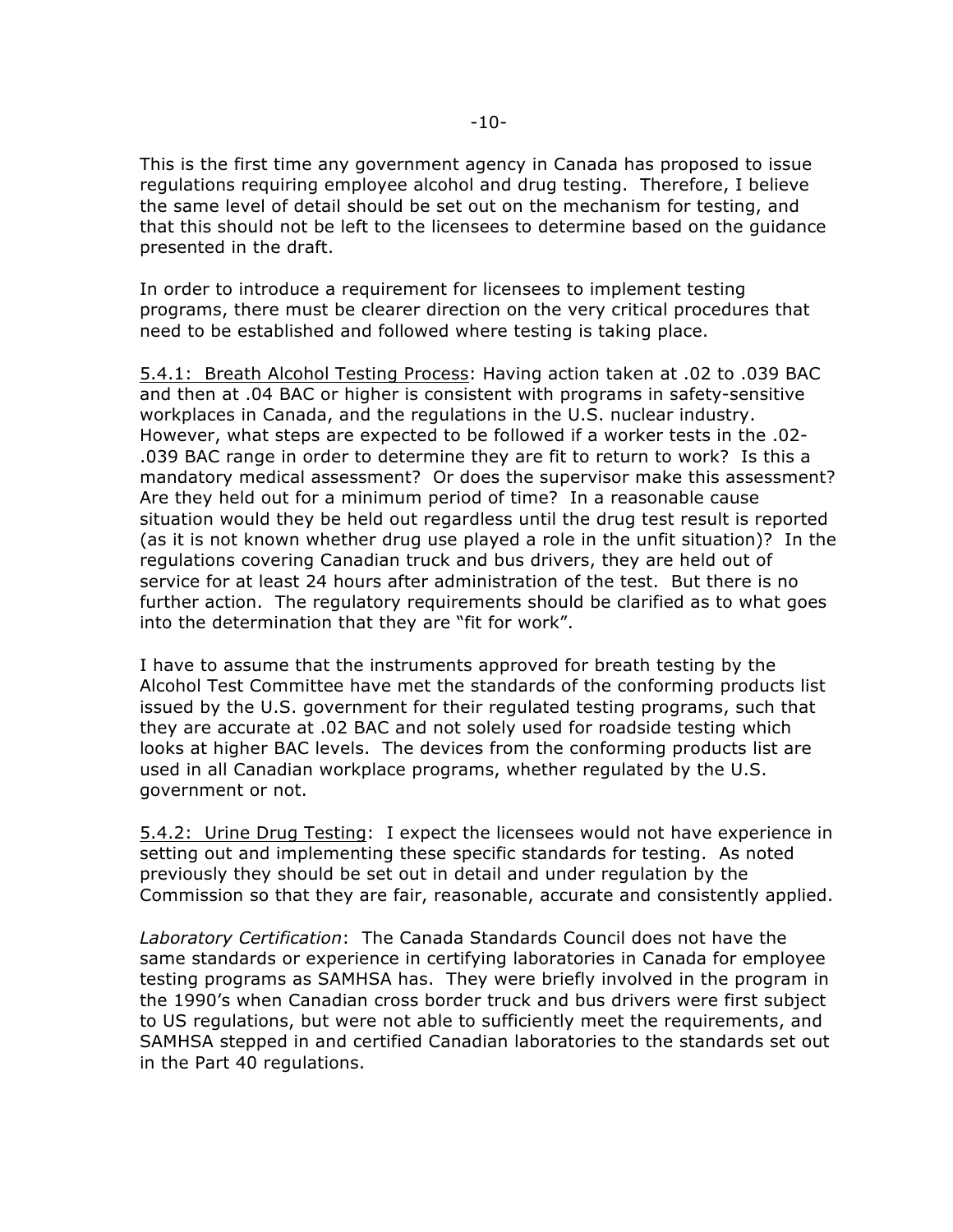If there are no Canadian regulations, what standard would the CSC be holding the laboratories to? Will they do regular and unannounced inspections? Will they send in spiked and clean blind samples to ensure ongoing accuracy of the testing process? Would they meet all of the other high standards a certifying body must meet for employee testing?

The qualifications and integrity of the laboratories in Canada which are SAMHSA certified has held up in arbitration and judicial hearings. Since that system has been in place for many years there is no reason to introduce another certifying body lacking the depth of experience in place with the current system. That standard should not be deviated. If additional laboratories want to provide this service, they should establish the appropriate protocols and obtain SAMHSA certification. But the CNSC should not be minimizing the importance of SAMHSA certification by suggesting any lab accredited by the Canada Standards Council would therefore meet the high standards that must be met on an ongoing basis by a SAMHSA certified lab.

*Medical Review Officers*: Consistent with the need for high standards, the procedure for reviewing the lab result should be set out in regulation, and conducted by a qualified and certified Medical Review Officer in line with the Part 40 regulations. This should not be up to the licensees to determine. Qualification to be an MRO requires ongoing training and the requirement to pass an exam on a regular basis, and to maintain the qualifications and certification as set out by the nationally recognized MRO certification boards. This would be through the American Association of Medical Review Officers (http://www.aamro.com/) or the Medical Review Officer Certification Council (https://www.mrocc.org/).

The training and qualification process for U.S. and Canadian Medical Review Officers is extensive and there are many qualified Canadian MRO's who can provide this service to the nuclear industry should testing be introduced. This is a critical part of the testing process, as the MRO's final findings determine a positive, negative or tampered test result, which could lead to specific consequences for the employees. Licensees should not "consider" using any other specialist to review the lab results. They should only be using certified Medical Review Officers; forensic toxicologists or pharmacists simply can not provide this service, or appear as a qualified expert witness in any legal case without having a legitimate MRO designation. In addition, if the reviewing individual is a toxicologist or pharmacist, one would question whether they would even be able to obtain medical information from the employee's doctor as normally this is a "doctor to doctor" discussion to determine if there is a legitimate medical reason to overturn the laboratory result.

*Collection*: There should be clear procedures set out for the collection process that provide specific direction to the collectors on all steps of the process. This is particularly critical if the facilities are allowed to do their own collection as is implied in the document.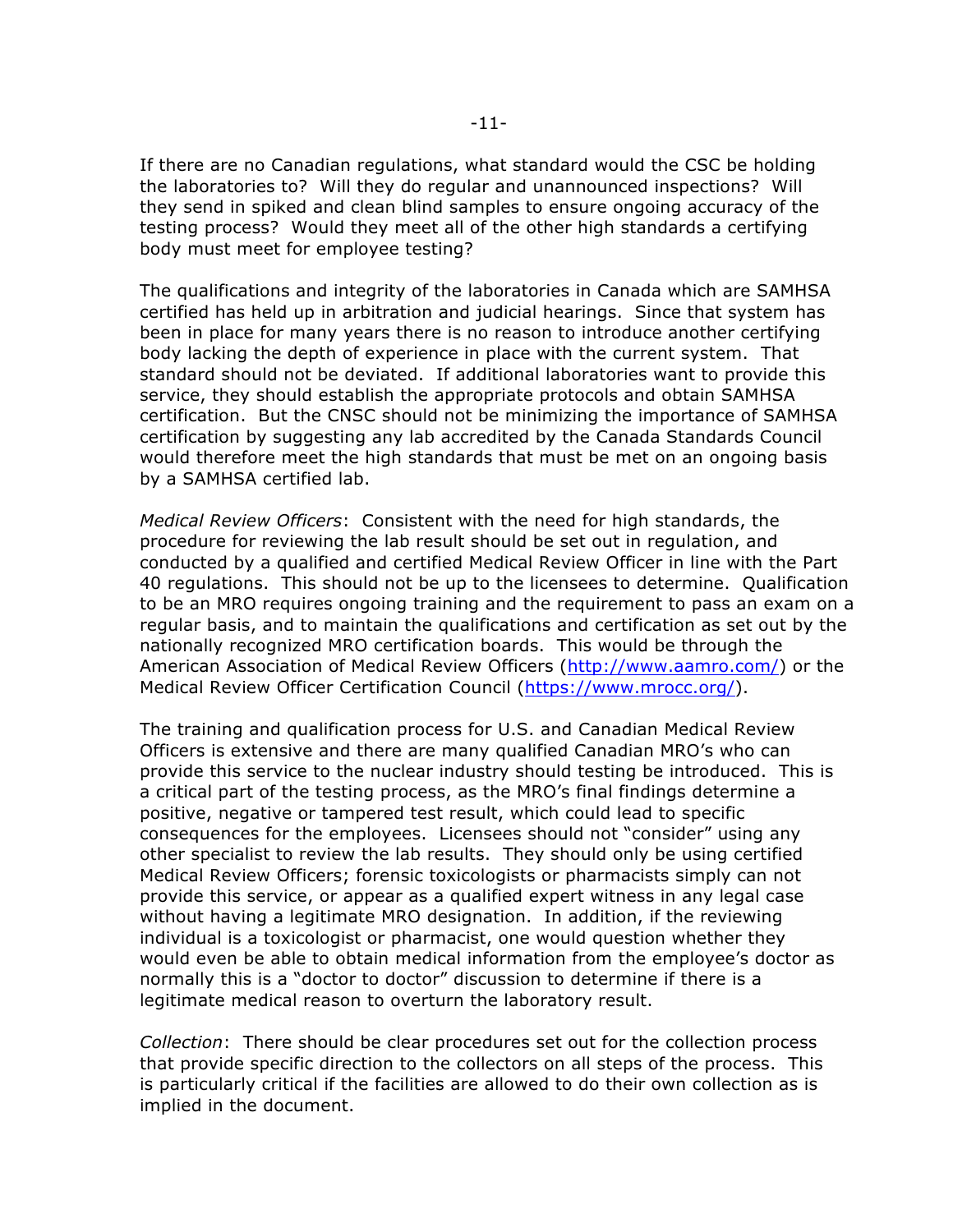The Commission should be setting out detail regarding proper procedures that must be in place to respect privacy while ensuring the integrity of the collection process. This would include the steps to follow and forms to fill out for breath alcohol testing, as well as proper procedures for a "shy lung" situation. It would also include procedures for urine drug testing and proper completion of the forms to fill out which are critical to provide proper information to the lab and accompany the sample. It would also provide direction on adulterant testing, and what to do if there is possible tampering at the collection site or a "shy bladder" situation. And are there situations for direct observation of sample collection? There are a multitude of other collection issues the collector must be trained and experienced in managing, and again this should be set out through standards that the licensee will contract for services against, and not up to them to figure out appropriate procedures.

*Alternative Technologies*: The Commission should also consider allowing the use of Health Canada approved screening devices for urine testing performed at the collection site. Although not currently part of the U.S. regulations, this has become a fairly standard practice in Canada for reasonable cause and post incident testing, particularly where samples are coming from remote locations or being shipped across the country to the certified lab in London. However, collection should be handled by an independent trained and qualified collection agent, and any sample that is not negative at the collection site must be sealed and forwarded to the SAMHSA certified laboratory for confirmation testing. In this case,

- if the post incident breath and urine drug test are negative, the individual can return to work provided they are medically capable and/or not being held out of service for other parts of the investigation. If either test is not negative, the person is held out of service until the testing process is completed.
- in a reasonable cause situation, if both tests are negative, the person would still not return to work, because they are unfit for work. Arrangements can be made for a fitness for work assessment as soon as possible, because other issues may have contributed to the unfit for work situation, and just did not test positive for alcohol or the tested drug classes. There may be use of other drugs, misuse of medications, or medical conditions contributing to the situation.

In addition, the US government has final draft regulations allowing for the use of oral fluid testing, which allows for observation of the collection, and therefor minimizes risk of tampering with the test. This is being used in many random testing programs in Canada because of certain rulings, and has been accepted for use in other programs for reasonable cause and post incident testing. In this case there is no quick screening test at the collection site; the sample must go to the laboratory for confirmation testing.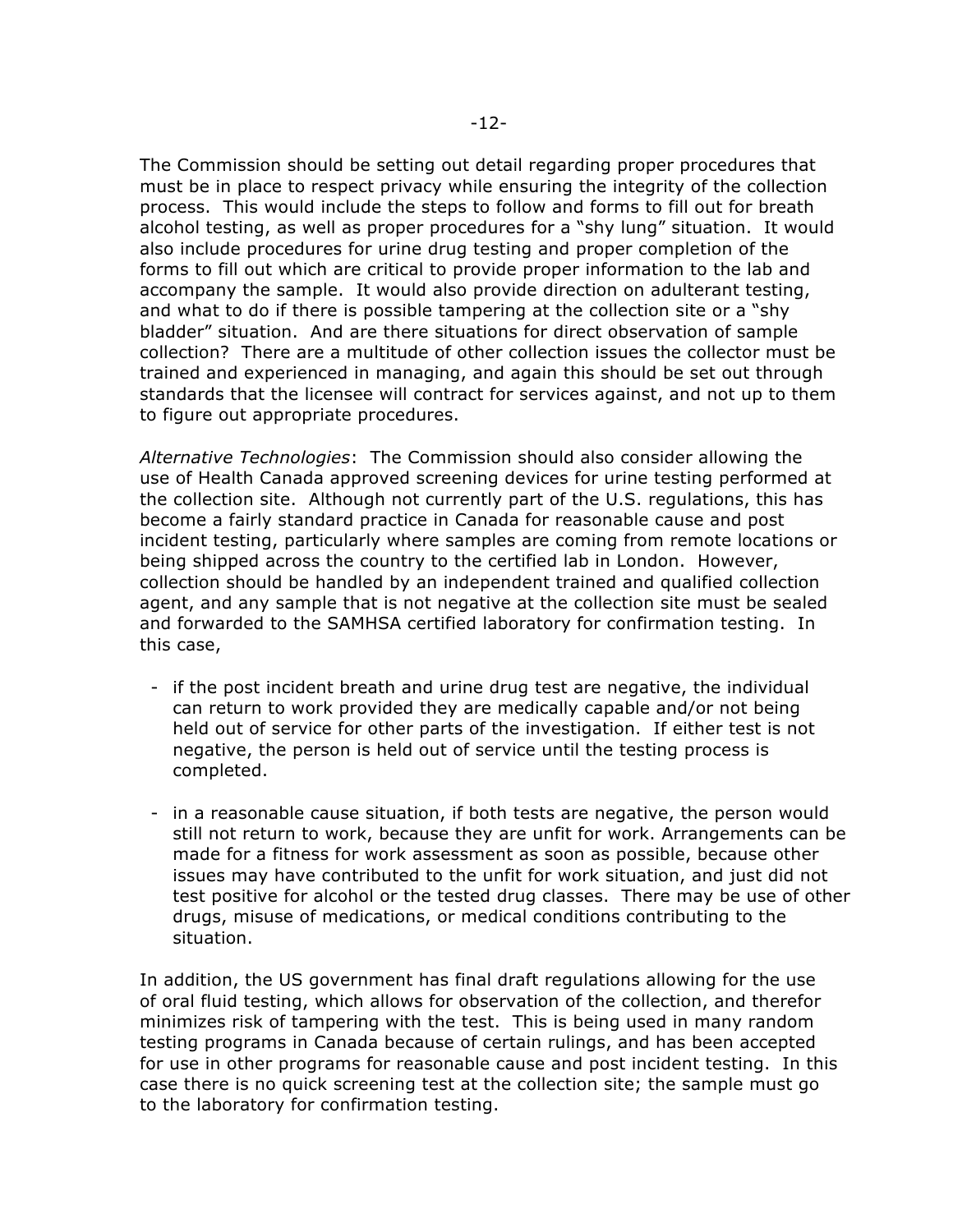The protocols for collection and analysis, including the drug slate and cut-off levels have been established, and will soon be introduced in regulation. Both of these options should be considered by CNSC before a final decision on testing protocols is taken. But whatever the decision, clear procedures and appropriate cut-off levels should be established and not left to the licensees to determine.

### **5.4.3 Process for positive alcohol and drug tests**

This section is silent on a verified tampered or adulterated sample. What direction is the CNSC providing to licensees in this situation? This is not a positive test, but would still be considered a rule/regulation violation with appropriate consequences. This would normally include a referral for assessment whether employment is continued under their policy or not. (refer to the tracking system commented on in 4.6.1)

The direction to send an individual who tests positive to the Employee Assistance Program is contrary to everything done in workplace programs in Canada, and contrary to all direction in the US regulations, including those set out for the Nuclear industry. By its very nature, the EAP is a confidential counseling service for any personal problem, not just alcohol or drug related. But the cornerstone is confidentiality. The programs are voluntary and can be accessed at any time. The employer would have no idea whether the person in violation of the rules meets with the EAP as there is no reporting back.

However, Canadian rulings have stated that if an employee tests positive and has an alcohol or drug dependency, there is a duty to accommodate. (Autocar Connissaur and Milazzo, Canadian Human Rights Tribunal). Sending the individual to the EAP would not provide the information necessary to determine accommodation obligations. So the standard practice, and what the Commission should be requiring, is a referral for a SAP assessment after any rule violation.

## **5.5 Substance Abuse Evaluation Process**

The regulations should be much clearer on the expected procedures in this area similar to the direction provide to our regulated truck and bus companies. It is not clear what a "duly qualified health professional" is, and without setting minimum requirements for the assessment and return to duty process, the management of safety risk on post violation return to duty situations under these regulations could be inconsistent and lacking. An example of the type of direction needed is found sub-part O in the Part 40 regulations and provides more concrete direction on the procedures required and the qualifications for the assessment and return to work process. Again, although unregulated employers have to depend on guidance from professionals on how to address this process, in this case it appears much is being left to the Licensees to try to figure out.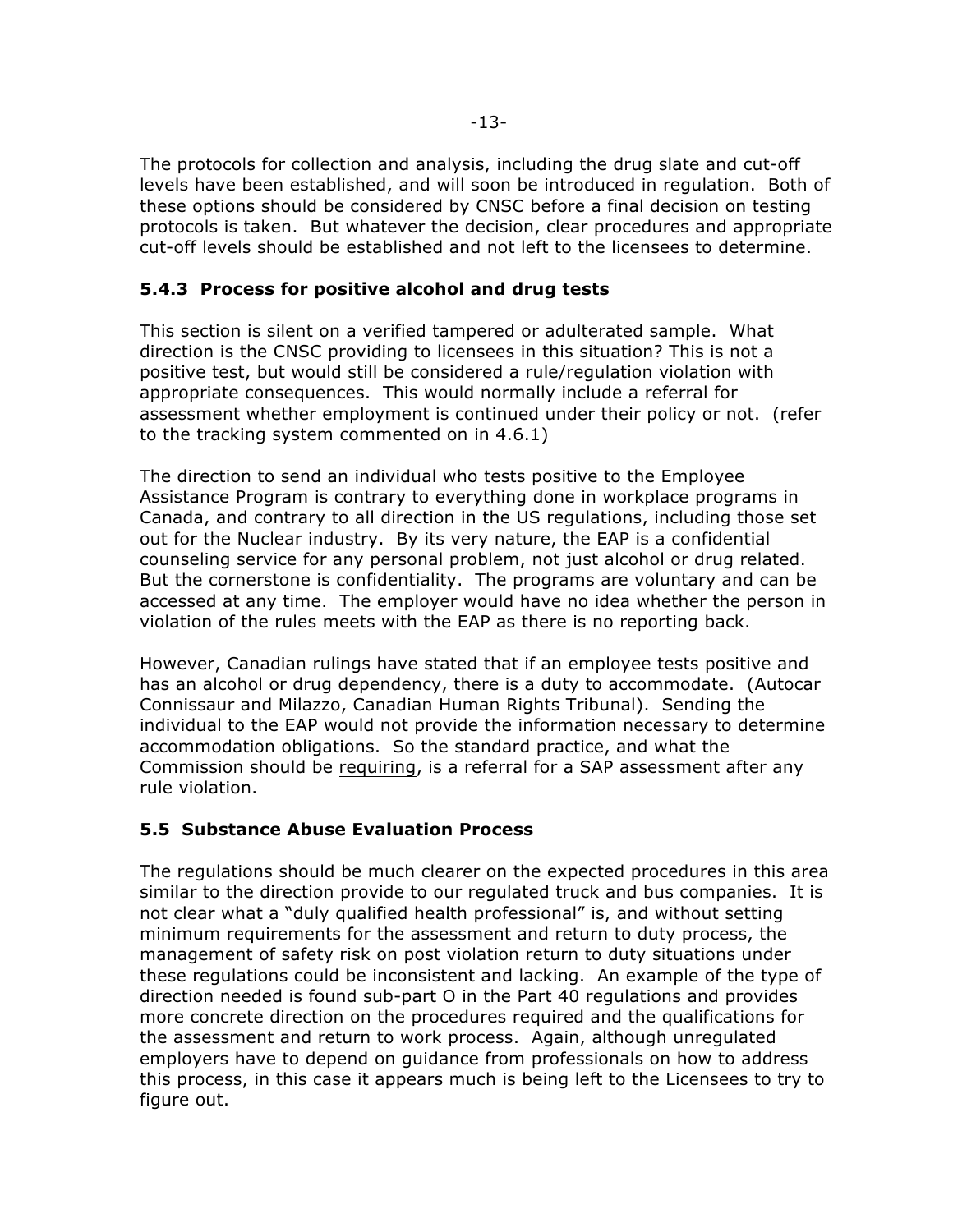Since they are being regulated to introduce testing, more specific direction should be provided on what to do next with the positive or tampered result.

Reference Subpart O – Substance Abuse Professionals and the Return-to-Duty process. https://www.transportation.gov/odapc/part40

This provides the type of detail needed to ensure any covered operator has qualified individuals performing the SAP assessments and managing the return to duty process. Also there is no need for the SAP to be a physician or nurse, and in fact many in these positions would not have the skills to do this job. I expect you will receive additional comments on qualifications and procedures from the Canadian SAP organizations themselves.

## **5.6 Investigative and impairment screening tools**

Section 3.1 specifically says licensees must

"prohibit bringing, keeping or consuming alcohol, illicit drugs, drug paraphernalia, or prescribed medications without a legal prescription on the grounds of the high-security site"

I recommend the requirement for investigations/searches be clearer on what is expected to enforce this prohibition so that any action taken will be within legal and reasonable boundaries. Also I would recommend that the definition of drug paraphernalia include any device or product that may be used to tamper with a test sample. There appears to be quite a lot of tampering attempts in current Canadian programs. If someone is in possession of anything that specifically is produced and sold/provided be used to tamper with a urine test sample, that should also be considered a violation.

## **5.7 Records**

With the requirement to maintain these records, will there be a reporting requirement, and an audit function on behalf of the Commission? I would suggest you refer to Subparts N and O in the US Nuclear regulations as an example of the type of detail licensees should have under a regulated program to explain the Commission's record keeping and audit requirements. In my experience, one thing that is critical to ensure compliance with any mandated program is the implementation of a strong audit function so that those subject to the regulations, or for example, in a non-regulated situation, those contractors subject to owner site requirements, maintain compliance knowing they may be audited and penalized for failure to do so. What are the penalties under these regulations for non-compliance of licensees? And how will they be enforced?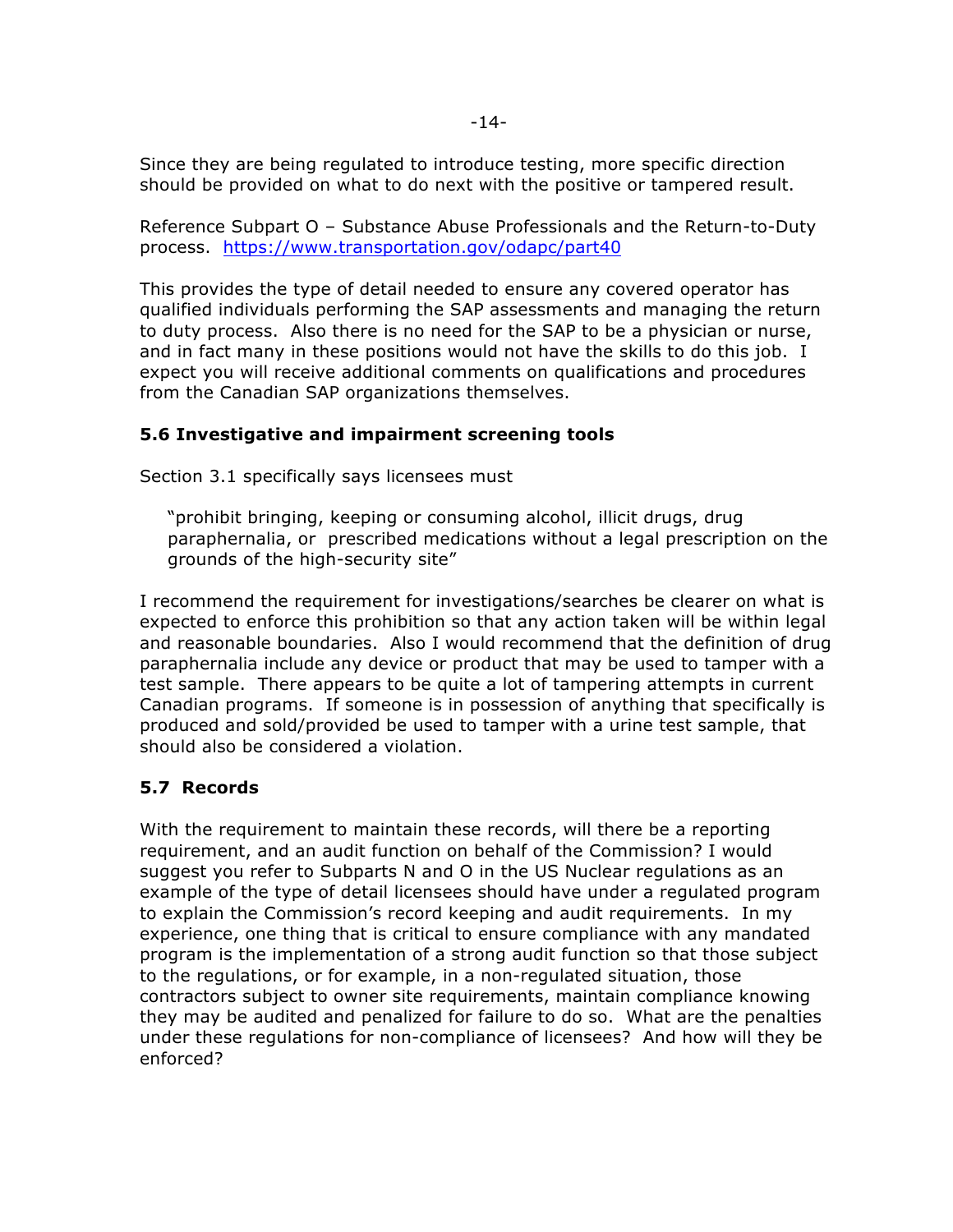I also recommend that licensees be required to keep a record of supervisor training that meets the regulatory requirements. There should also be a record of communication with all covered employees confirming in writing that they have received the company's policy and specific information on the regulations that they must individually comply with. This would include reference to the requirement to be fit for work, and to cooperate with any fitness for work or medical assessment, any required SAP assessment, and with alcohol and drug testing should it be required under the regulations.

# **Appendix D-2**

Immunoassay screening: If the regulations are expanding the opiate list, it is recommended you test oxycodone/oxymorphone as well as hydromorphone/hydrocodone as this will be in the new regulations covering employers and certified laboratories affecting Canadian truck/bus and rail operations into the US. The proposed screen for oxycodone/oxymorphone is 100 and confirmation at 50 ng/mL. The proposed screen for hydromorphone/ hydrocodone is 300 with confirmation at 100.

### https://www.gpo.gov/fdsys/pkg/FR-2015-05-15/pdf/2015-11524.pdf

Testing for benzodiazepines and methadone are not standard in workplace programs, nor are they part of any of the U.S. regulated programs. I question why they are being added unless they have been identified as an abused drug in Canadian workplaces, or in the nuclear system in particular. For example, if there is a limited safety risk associated with a properly administered methodone treatment program, and the managing physician has cleared the individual to resume their work responsibilities, would the individual in a legitimate recovery program be discriminated against by being tested for methodone? And there are many many medications that employees may be using – why were benzodiazepines identified in particular for testing? Perhaps the TPAs and Lab who are reviewing this document would have further insight. I notice PCP has been removed from the standard testing slate. Although it appears it is not currently a drug of abuse and the statistics from the large TPAs confirm this, be aware that the reagent packages are set up to include this drug for testing. New reagent packages will need to be established to meet this and other changes from the standard testing program.

I have never seen a dilution protocol setting out separate cut-off levels for the drug classes. This is not in place for workplace programs in Canada, and certainly not part of any of the U.S. regulations or legislation. Given there are no details on the actual testing procedures, this is simply there with no guidance to employers or the laboratories on when and how to introduce this additional step. In normal practice, the sample is reported as dilute and the employer would conduct a second test with no prior warning to the employee.